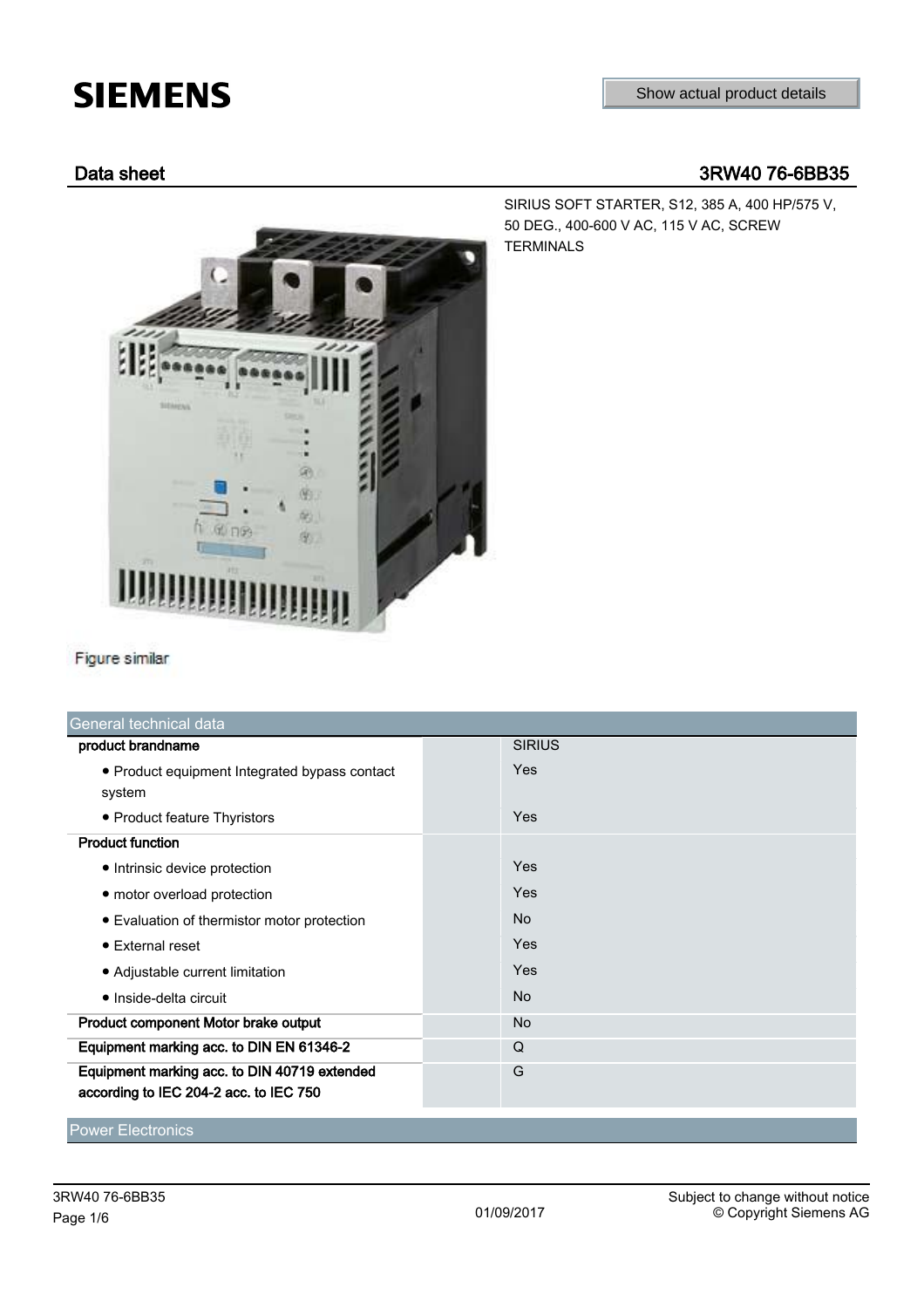| <b>Operating current</b>                                                    |                |                 |
|-----------------------------------------------------------------------------|----------------|-----------------|
| • at 40 °C rated value                                                      | A              | 432             |
| • at 50 °C rated value                                                      | A              | 385             |
| • at 60 °C rated value                                                      | A              | 335             |
| Mechanical power output for three-phase motors                              |                |                 |
| $\bullet$ at 400 V                                                          |                |                 |
| - at standard circuit at 40 °C rated value                                  | W              | 250 000         |
| $\bullet$ at 500 V                                                          |                |                 |
| $-$ at standard circuit at 40 $^{\circ}$ C rated value                      | W              | 315 000         |
| Operating frequency rated value                                             | <b>Hz</b>      | 5060            |
| Relative negative tolerance of the operating                                | $\%$           | $-10$           |
| frequency                                                                   |                |                 |
| Relative positive tolerance of the operating frequency                      | $\%$           | 10              |
| Operating voltage at standard circuit rated value                           | $\vee$         | 400  600        |
| Relative negative tolerance of the operating voltage<br>at standard circuit | %              | $-15$           |
| Relative positive tolerance of the operating voltage at<br>standard circuit | %              | 10              |
| Minimum load [% of IM]                                                      | $\%$           | 20              |
| Adjustable motor current for motor overload                                 | $\overline{A}$ | 207             |
| protection minimum rated value                                              |                |                 |
| Continuous operating current [% of le] at 40 °C                             | $\%$           | 115             |
| Power loss [W] at operating current at 40 °C during                         | W              | 165             |
| operation typical                                                           |                |                 |
| <b>Control electronics</b>                                                  |                |                 |
| Type of voltage of the control supply voltage                               |                | <b>AC</b>       |
| Control supply voltage frequency 1 rated value                              | Hz             | 50              |
| Control supply voltage frequency 2 rated value                              | Hz             | 60              |
| Relative negative tolerance of the control supply                           | $\%$           | $-10$           |
| voltage frequency                                                           |                |                 |
| Relative positive tolerance of the control supply                           | $\%$           | 10              |
| voltage frequency                                                           |                |                 |
| Control supply voltage 1 at AC                                              | $\vee$         |                 |
| • at 50 Hz rated value                                                      |                | 115             |
| • at 60 Hz rated value                                                      | $\vee$         | 115             |
| Relative negative tolerance of the control supply<br>voltage at AC at 60 Hz | %              | $-15$           |
| Relative positive tolerance of the control supply                           | $\%$           | 10              |
| voltage at AC at 60 Hz                                                      |                |                 |
| Display version for fault signal                                            |                | red             |
|                                                                             |                |                 |
| Mechanical data<br>Size of engine control device                            |                | S <sub>12</sub> |
| Width                                                                       | mm             | 160             |
|                                                                             |                |                 |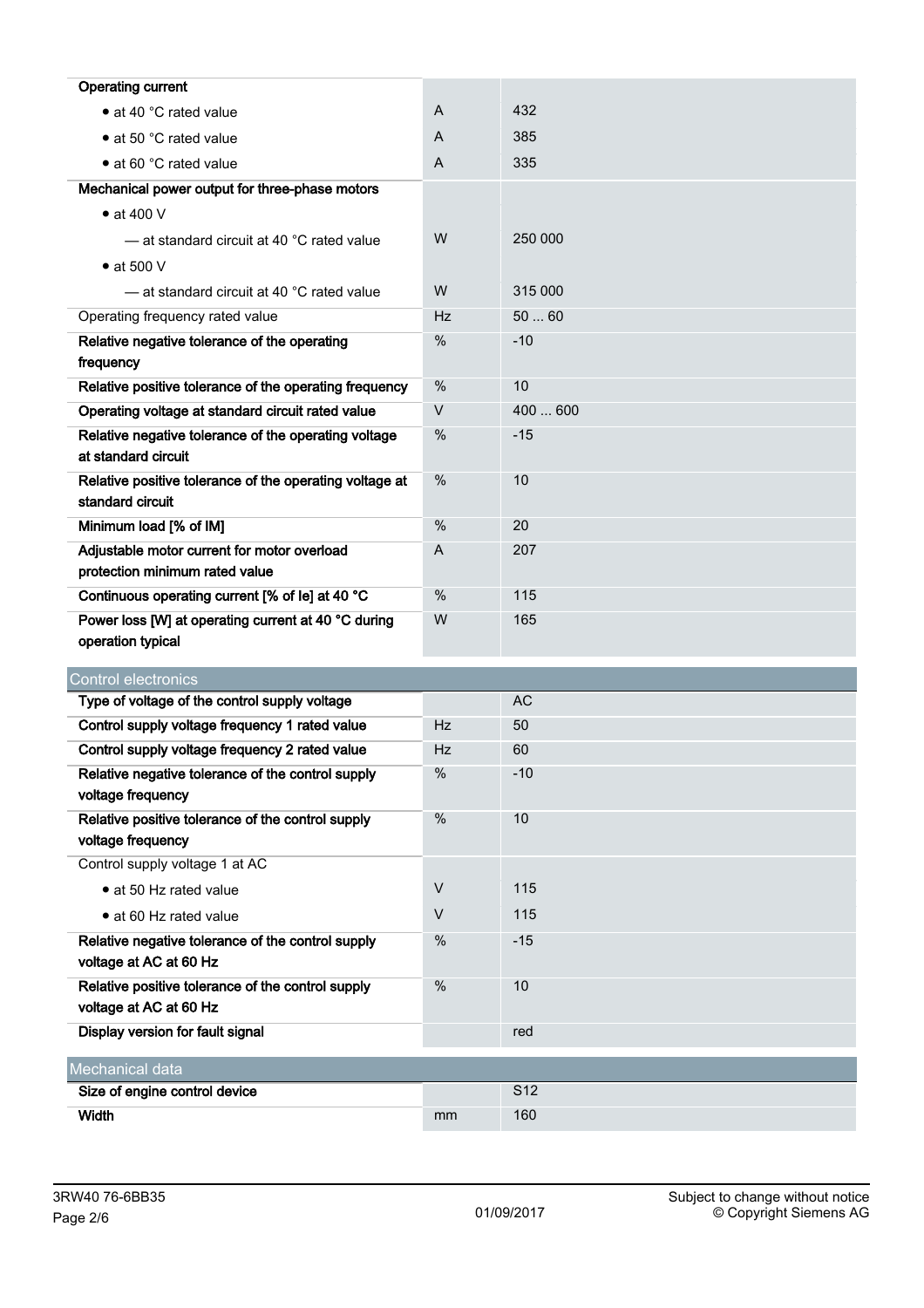| Height                                                                                                                                                             | mm | 230                                                                                                                                                                                                                                                                          |
|--------------------------------------------------------------------------------------------------------------------------------------------------------------------|----|------------------------------------------------------------------------------------------------------------------------------------------------------------------------------------------------------------------------------------------------------------------------------|
| Depth                                                                                                                                                              | mm | 278                                                                                                                                                                                                                                                                          |
| <b>Mounting type</b>                                                                                                                                               |    | screw fixing                                                                                                                                                                                                                                                                 |
| <b>Mounting position</b>                                                                                                                                           |    | With additional fan: With vertical mounting surface +/-<br>90° rotatable, with vertical mounting surface +/- 22.5°<br>tiltable to the front and back Without additional fan:<br>With vertical mounting surface +/-10° rotatable, with<br>vertical mounting surface +/- 10° t |
| Required spacing with side-by-side mounting                                                                                                                        |    |                                                                                                                                                                                                                                                                              |
| $\bullet$ upwards                                                                                                                                                  | mm | 100                                                                                                                                                                                                                                                                          |
| $\bullet$ at the side                                                                                                                                              | mm | 5                                                                                                                                                                                                                                                                            |
| • downwards                                                                                                                                                        | mm | 75                                                                                                                                                                                                                                                                           |
| Installation altitude at height above sea level                                                                                                                    | m  | 5 0 0 0                                                                                                                                                                                                                                                                      |
| Wire length maximum                                                                                                                                                | m  | 300                                                                                                                                                                                                                                                                          |
| Number of poles for main current circuit                                                                                                                           |    | 3                                                                                                                                                                                                                                                                            |
| <b>Connections/Terminals</b>                                                                                                                                       |    |                                                                                                                                                                                                                                                                              |
| Type of electrical connection                                                                                                                                      |    |                                                                                                                                                                                                                                                                              |
| • for main current circuit                                                                                                                                         |    | busbar connection                                                                                                                                                                                                                                                            |
| • for auxiliary and control current circuit                                                                                                                        |    | screw-type terminals                                                                                                                                                                                                                                                         |
| Number of NC contacts for auxiliary contacts                                                                                                                       |    | 0                                                                                                                                                                                                                                                                            |
| Number of NO contacts for auxiliary contacts                                                                                                                       |    | $\overline{2}$                                                                                                                                                                                                                                                               |
| Number of CO contacts for auxiliary contacts                                                                                                                       |    | $\mathbf 1$                                                                                                                                                                                                                                                                  |
| Type of connectable conductor cross-sections for<br>main contacts for box terminal using the front<br>clamping point<br>• finely stranded with core end processing |    | $70240$ mm <sup>2</sup>                                                                                                                                                                                                                                                      |
| • finely stranded without core end processing                                                                                                                      |    | $70240$ mm <sup>2</sup>                                                                                                                                                                                                                                                      |
| $\bullet$ stranded                                                                                                                                                 |    | $95300$ mm <sup>2</sup>                                                                                                                                                                                                                                                      |
| Type of connectable conductor cross-sections for<br>main contacts for box terminal using the back<br>clamping point                                                |    |                                                                                                                                                                                                                                                                              |
| • finely stranded with core end processing                                                                                                                         |    | 120  185 mm <sup>2</sup>                                                                                                                                                                                                                                                     |
| • finely stranded without core end processing                                                                                                                      |    | 120  185 mm <sup>2</sup>                                                                                                                                                                                                                                                     |
| $\bullet$ stranded                                                                                                                                                 |    | 120  240 mm <sup>2</sup>                                                                                                                                                                                                                                                     |
| Type of connectable conductor cross-sections for<br>main contacts for box terminal using both clamping<br>points                                                   |    |                                                                                                                                                                                                                                                                              |
| • finely stranded with core end processing                                                                                                                         |    | min. 2x 50 mm <sup>2</sup> , max. 2x 185 mm <sup>2</sup>                                                                                                                                                                                                                     |
| • finely stranded without core end processing                                                                                                                      |    | min. 2x 50 mm <sup>2</sup> , max. 2x 185 mm <sup>2</sup>                                                                                                                                                                                                                     |
| • stranded                                                                                                                                                         |    | max. 2x 70 mm <sup>2</sup> , max. 2x 240 mm <sup>2</sup>                                                                                                                                                                                                                     |
| Type of connectable conductor cross-sections at<br>AWG conductors for main contacts for box terminal                                                               |    |                                                                                                                                                                                                                                                                              |
| • using the back clamping point                                                                                                                                    |    | 250  500 kcmil                                                                                                                                                                                                                                                               |
| • using the front clamping point                                                                                                                                   |    | 3/0  600 kcmil                                                                                                                                                                                                                                                               |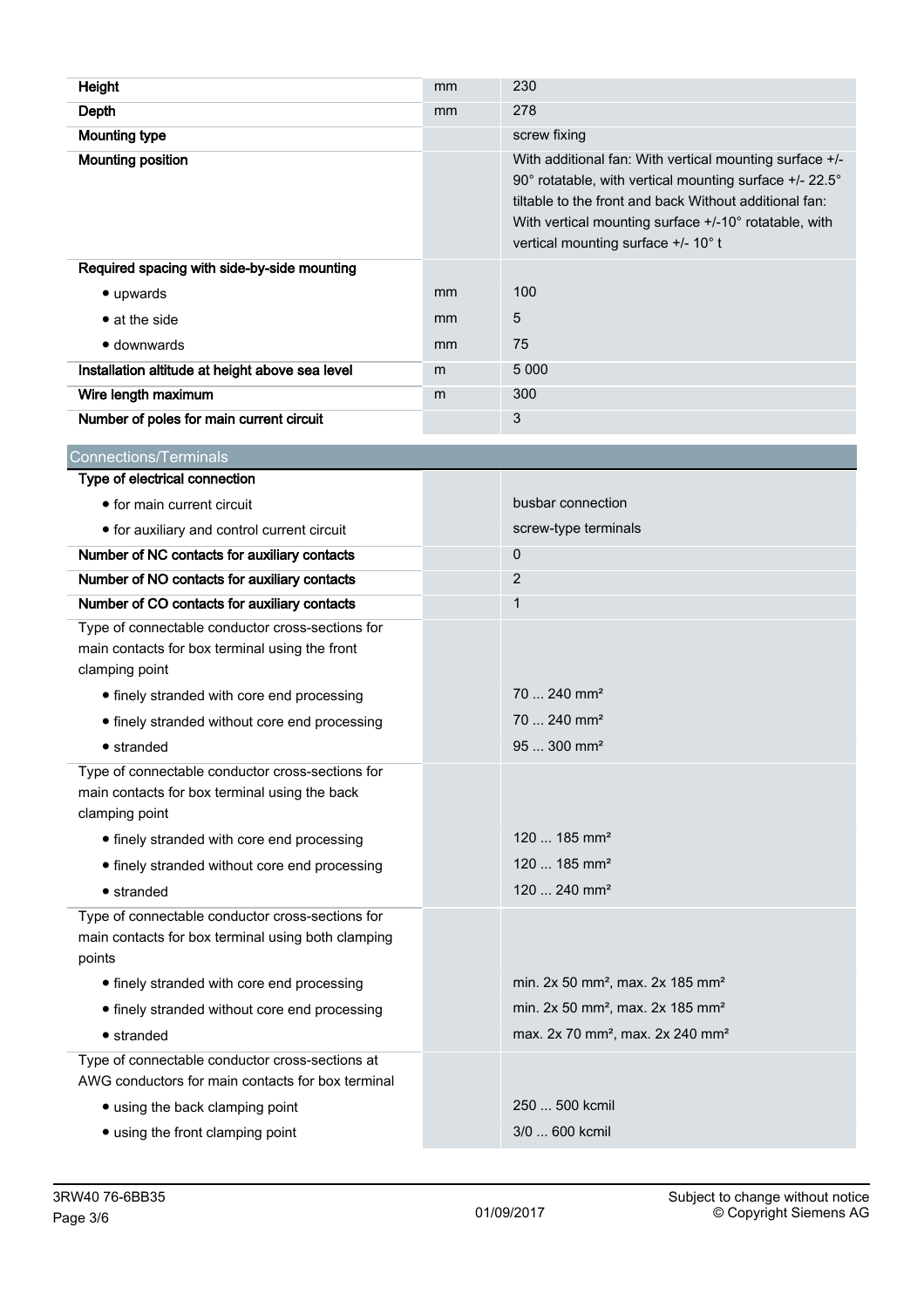| • using both clamping points                       |              | min. 2x 2/0, max. 2x 500 kcmil |
|----------------------------------------------------|--------------|--------------------------------|
| Type of connectable conductor cross-sections for   |              |                                |
| DIN cable lug for main contacts                    |              |                                |
| • finely stranded                                  |              | $50240$ mm <sup>2</sup>        |
| $\bullet$ stranded                                 |              | 70  240 mm <sup>2</sup>        |
| Type of connectable conductor cross-sections for   |              |                                |
| auxiliary contacts                                 |              |                                |
| $\bullet$ solid                                    |              | 2x (0.5  2.5 mm <sup>2</sup> ) |
| • finely stranded with core end processing         |              | 2x (0.5  1.5 mm <sup>2</sup> ) |
| Type of connectable conductor cross-sections at    |              |                                |
| <b>AWG conductors</b>                              |              |                                |
| • for main contacts                                |              | 2/0  500 kcmil                 |
| • for auxiliary contacts                           |              | 2x(2014)                       |
| • for auxiliary contacts finely stranded with core |              | 2x(2016)                       |
| end processing                                     |              |                                |
| <b>Ambient conditions</b>                          |              |                                |
|                                                    |              |                                |
| <b>Ambient temperature</b>                         |              |                                |
| • during operation                                 | $^{\circ}C$  | $-25+60$                       |
| • during storage                                   | $^{\circ}$ C | $-40+80$                       |
| <b>Derating temperature</b>                        | $^{\circ}C$  | 40                             |
| <b>Protection class IP</b>                         |              | IP <sub>00</sub>               |
| Certificates/approvals                             |              |                                |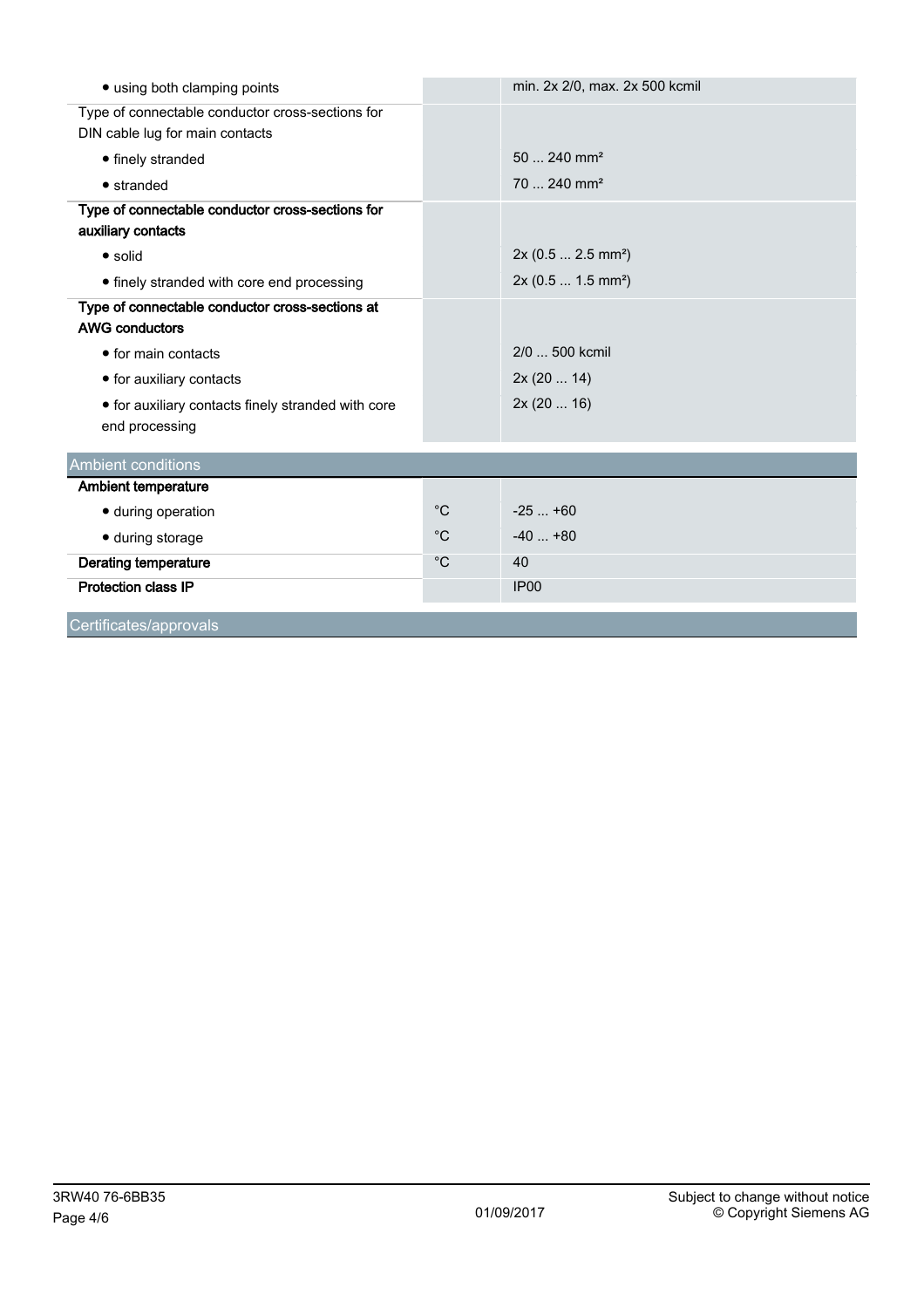| <b>General Product Approval</b> |                                                   |                          |                       | <b>EMC</b>                               | For use in<br>hazardous<br>locations |
|---------------------------------|---------------------------------------------------|--------------------------|-----------------------|------------------------------------------|--------------------------------------|
| CCC                             | <b>CSA</b>                                        | UL                       |                       | C-Tick                                   | <b>ATEX</b>                          |
| <b>Declaration of</b>           | <b>Test</b>                                       | <b>Shipping Approval</b> |                       | other                                    |                                      |
| Conformity                      | <b>Certificates</b>                               |                          |                       |                                          |                                      |
| EG-Konf.                        | spezielle<br>Prüfbescheinigunge<br>$\overline{a}$ | よぶ<br>DNV<br><b>DNV</b>  | GL <sup>O</sup><br>GL | <b>Lloyd's</b><br>Register<br><b>LRS</b> | Umweltbestätigung                    |
| other                           |                                                   |                          |                       |                                          |                                      |
| Bestätigungen                   |                                                   |                          |                       |                                          |                                      |

| UL/CSA ratings                                       |    |             |
|------------------------------------------------------|----|-------------|
| Yielded mechanical performance [hp] for three-phase  |    |             |
| AC motor                                             |    |             |
| • at 460/480 V                                       |    |             |
| - at standard circuit at 50 °C rated value           | hp | 300         |
| • at 575/600 V                                       |    |             |
| — at standard circuit at 50 °C rated value           | hp | 400         |
| Contact rating of auxiliary contacts according to UL |    | B300 / R300 |
|                                                      |    |             |

#### Further information Simulation Tool for Soft Starters (STS) <https://support.industry.siemens.com/cs/ww/en/view/101494917> Information- and Downloadcenter (Catalogs, Brochures,…) <http://www.siemens.com/industrial-controls/catalogs> Industry Mall (Online ordering system) <https://mall.industry.siemens.com/mall/en/en/Catalog/product?mlfb=3RW4076-6BB35> Cax online generator <http://support.automation.siemens.com/WW/CAXorder/default.aspx?lang=en&mlfb=3RW4076-6BB35> Service&Support (Manuals, Certificates, Characteristics, FAQs,...) <https://support.industry.siemens.com/cs/ww/en/ps/3RW4076-6BB35>

Image database (product images, 2D dimension drawings, 3D models, device circuit diagrams, EPLAN macros, ...) [http://www.automation.siemens.com/bilddb/cax\\_de.aspx?mlfb=3RW4076-6BB35&lang=en](http://www.automation.siemens.com/bilddb/cax_de.aspx?mlfb=3RW4076-6BB35&lang=en)